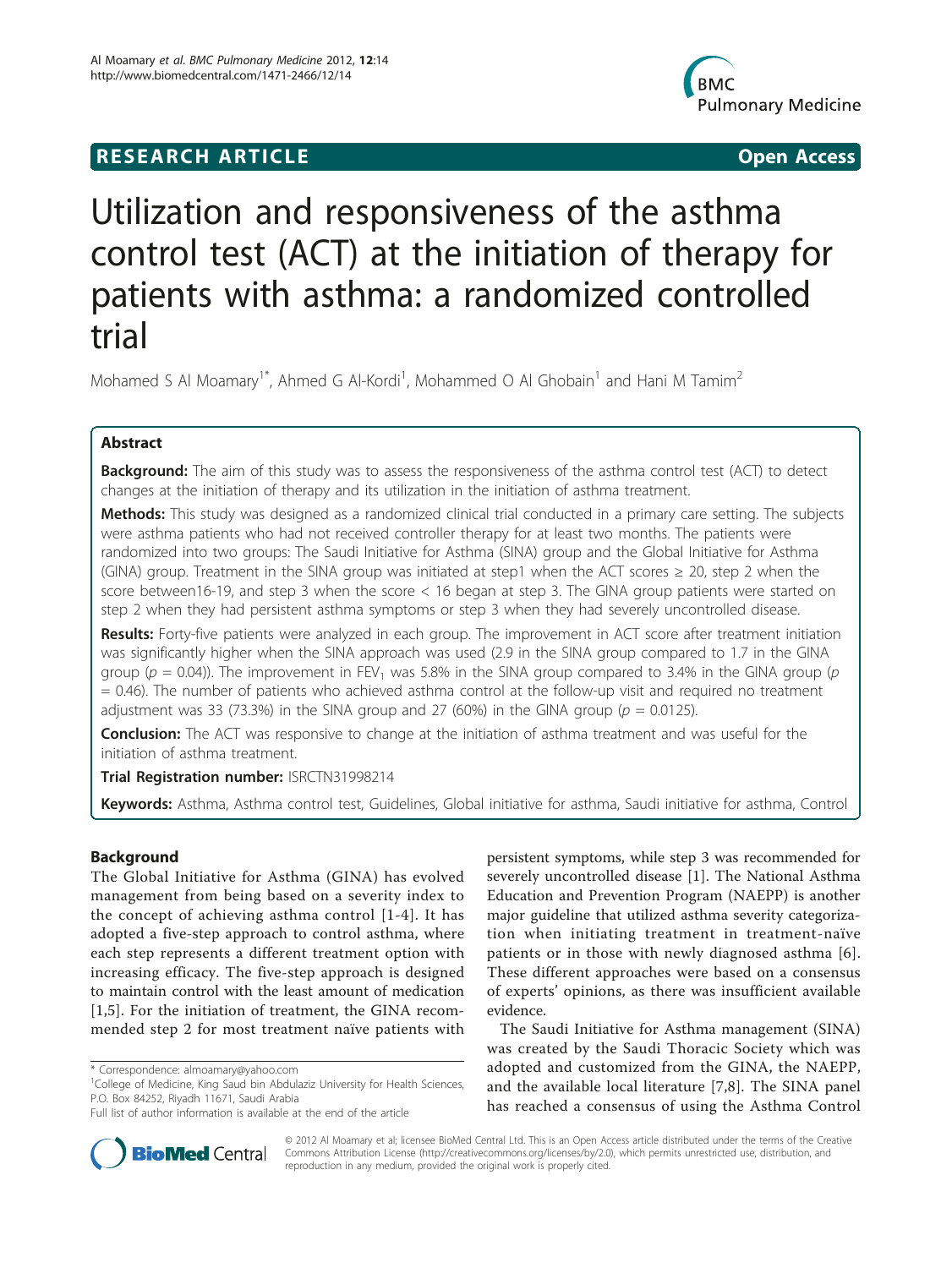Test (ACT) score to simplify the initiation and adjustment of asthma therapy, as there are variations in the qualifications of health professionals dealing with asthma [[6\]](#page-5-0). The ACT is a validated, short, easy to use, and self-administered instrument used to assess asthma control [\[8](#page-5-0)]. It consists of five items that cover a patient's activity limitations, shortness of breath, frequency of night symptoms, use of rescue medication and a rating of overall control of the disease over the past 4 weeks [[9](#page-5-0),[10\]](#page-5-0). The score of the ACT is the sum of five questions, where each is scored from 1 (worst) to 5 (best), leading to a maximum best score of 25. A score  $\geq 20$ indicates controlled asthma, scores from 16 to 19 indicate partly controlled asthma, and scores < 16 indicate uncontrolled asthma [[11\]](#page-5-0). In addition to its availability in Arabic, it is a valuable tool that is responsive to changes in patient clinical status over time when used for treatment maintenance and adjustment [[6,8,12](#page-5-0)-[14](#page-5-0)]. Therefore, the objective of this study was to assess the utilization and responsiveness of the ACT at the initiation of asthma therapy in a primary care setting.

# Methods

This study was a randomized clinical trial conducted in asthma patients who presented at primary care centers belongs King Abdulaziz Medical City, Riyadh, Saudi Arabia between 21 September and 12 November 2011. These primary care centers were operated independent of the main hospital and open to patients who has medical records at the center. The inclusion criteria included the following: an age above 12 years, a diagnosis of asthma, and literacy, as patients had to answer the ACT without assistance. Patients were excluded if they had used controller therapy for the two months prior to the initial presentation in order to ensure that our findings are contaminated by a prior controller treatment. Controller therapy was defined as the use of inhaled corticosteroids, leukotriene modifiers, and/or long-acting bronchodilators agents. This study was approved by the Institutional Review Board of the King Abdullah International Center for Medical Research (RC10-091). It was also registered in the International Standard Randomized Controlled Trial Number Register with the number ISRCTN31998214.

# Intervention

Patients were randomized to receive their initial treatment based on either the SINA approach (Group A, Figure 1) or the GINA approach (Group B). More specifically, block randomization was carried out with a block size of 4. To avoid selection bias, the random numbers generated were kept in closed opaque envelopes to assure allocation concealment. Following obtaining the written consent from each patient for



participation in this study, a research nurse collected each patient's data, which included basic vital signs, a baseline spirometer reading, ACT score and basic demographic data (disease duration, education level, respiratory symptoms, exacerbation and hospital admissions, smoking history, and pulmonary function tests). Peak expiratory flow (PEF) was obtained at the initial and follow-up visits [\[15](#page-5-0)]. The measurement of forced expiratory volume in one second  $(FEV_1)$  was performed by a spirometer, as per American Thoracic Society standards [[16\]](#page-5-0). Primary care physicians attended a half-day workshop presented by the authors (MA and AA) on SINA or GINA approaches. An Arabic version of the ACT has been used which was available from the ACT website [[14,17](#page-5-0),[18\]](#page-5-0). Patients who were assigned to the SINA approach received their initial treatment based on their ACT score [\[6](#page-5-0)]. Patients with an ACT score  $\geq 20$  started with step 1, patients with ACT scores 16-19 started with step 2, and patient with scores less than 16 started with step 3. Patients allocated to group B commenced with step 2 based on the GINA recommendations for persistent asthma symptoms or step 3 when they had severely uncontrolled disease [[1\]](#page-5-0). The physicians of the patients allocated to the GINA approach were blinded to the result of the ACT results. Both guidelines recommended short-acting beta 2 agonists for step 1 and lowdose inhaled steroids for step 2. Although both guidelines recommended the introduction of LABA at step 3, there was a difference in the dose of inhaled steroids where the GINA recommended a low dose of inhaled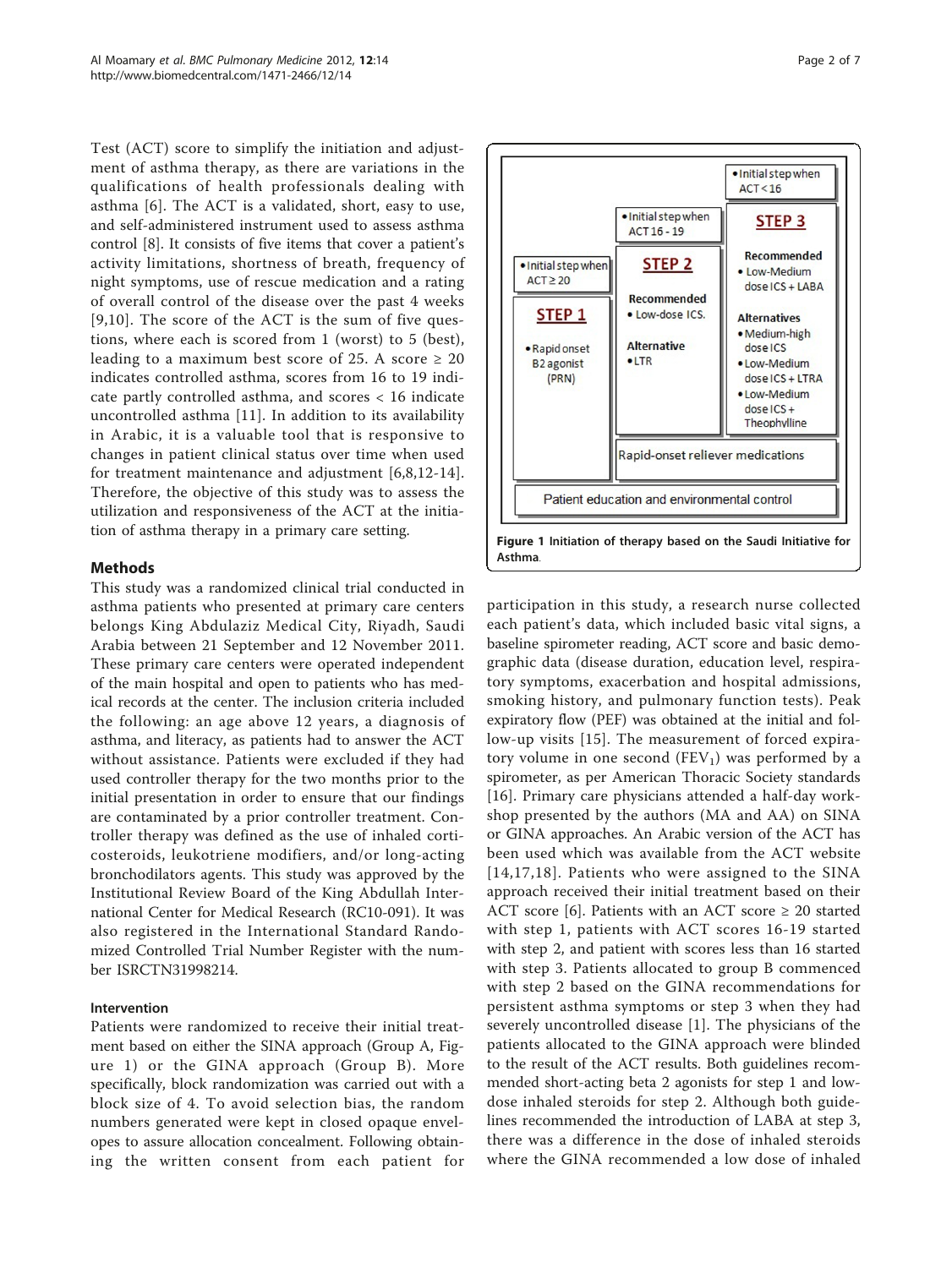steroids and SINA recommended a low-medium dose of inhaled steroids. Therefore, to avoid any variation, step 3 was unified to be the combination of LABA with low dose inhaled steroids for both groups. Patients received an educational session for their asthma that included an explanation of the nature of the disease, the importance of compliance, the features of an asthma attack, and inhaler technique. A follow-up visit was offered to the patients four weeks later to assess their level of asthma control using the aforementioned ACT score, and treatments were adjusted accordingly [[1](#page-5-0),[6\]](#page-5-0). Patients were advised to return to their physicians between visits if they felt that their asthma was not under control.

### Outcome

The primary outcome was measured by changes in the mean  $FEV<sub>1</sub>$ , PEF, and ACT scores. More specifically, the proportion of controlled patients in each of the two arms was compared. Any treatment adjustments were also noted at the follow-up visit.

#### Sample size and statistical analyses

Sample size calculation, we estimated the controlled patients to be 30% and thus, a sample size of 45 is needed in each arm to have an 80% power to detect a difference of 30%, at an alpha level of 0.05. The data were entered into a Microsoft Excel spreadsheet, which was then transferred into the Statistical Package for Social Sciences (SPSS) program, which was used for data cleaning, management, and analyses. The difference in outcome between the first visit and the follow-up visit was calculated, and then patients with a significant response were flagged. Descriptive analyses were carried out by calculating the number and percent for categorical variables and mean and standard deviation for continuous data. The inferential statistics for the comparison between the two groups was carried out using the Chi-square test for categorical variables, and the t-test for continuous variables. The association between the changes in the different measures considered (FEV<sub>1</sub>, PEF, and ACT) between baseline visit and follow-up visit was done by calculating the Pearson correlation coefficient. A p-value less than or equal to 0.05 was accepted as statistically significant. All randomized patients were included in the analysis, as per the intention-to-treat principle.

## Results

Ninety-eight patients were recruited for this study (Figure 2). Forty-five patients in each of the two groups (SINA and GINA) completed the study and were analyzed. The baseline characteristics of the two groups were comparable (Table [1\)](#page-3-0). Although the initial PFM and  $FEV<sub>1</sub>$  values were lower in the SINA group than the



GINA group, this difference did not reach statistical significance. Table [2](#page-3-0) shows the treatment responses of patients assigned to each group. Although there was more improvement in the mean  $FEV_1$  score of the SINA group (5.8%) than the GINA group (3.4%), this difference did not reach statistical significance ( $p = 0.46$ ). In contrast, the improvement in PEF was higher in the GINA group compared to the SINA group, but this difference also did not reach statistical significance ( $p =$ 0.803). The improvement in the ACT score after treatment initiation was significantly higher in the SINA group compared to the GINA group (2.9 compared to 1.7  $(p = 0.04)$ .

Although both groups showed similarities in categorization based on the initial ACT scores (table [1](#page-3-0)), the follow-up visit revealed that the SINA group contained 32 controlled asthmatics (71.1%), 9 partially controlled asthmatics (20.0%), and 4 uncontrolled asthmatics (31.1%), while the GINA group contained 26 controlled asthmatics (57.8%), 14 partially controlled asthmatics  $(31.1\%)$ , and 5 uncontrolled asthmatics  $(11.1\%)$  ( $p =$ 0.185). The correlation between the difference in  $FEV<sub>1</sub>$ and that of the ACT scores between the initial and follow-up visits was found to be statistically significant, with a correlation coefficient of 0.21 ( $p = 0.05$ ). Although there was a positive correlation between the changes in  $FEV_1$  and PFM (correlation coefficient = 0.19), the change was not significant ( $p = 0.07$ ). Finally, there was a very weak positive correlation between the changes in the PFM and ACT (correlation coefficient = 0.06,  $p = 0.6$ ).

Figure [3](#page-4-0) showed steps adjustments for patients assigned to either approach. There were 33 (73.3%) patients in the SINA group who achieved control at the follow-up visit and required no treatment adjustment, compared to 27 (60%) in the GINA group ( $p = 0.0125$ ). Eight (17.8%) patients in the SINA group required a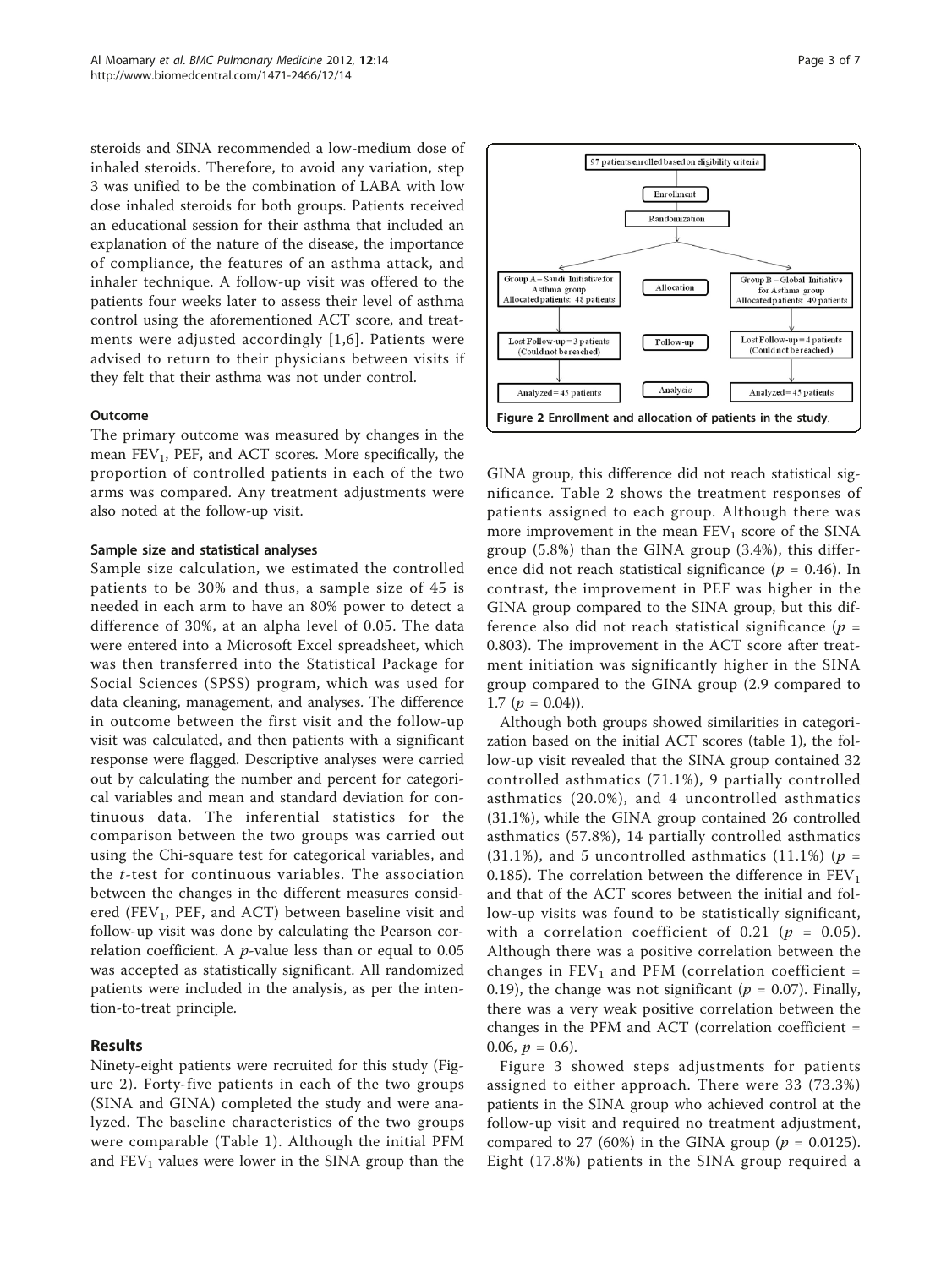| <b>Characteristics</b>                                                              | $SINAa$ group          | GINA <sup>b</sup> group | p value |
|-------------------------------------------------------------------------------------|------------------------|-------------------------|---------|
| Number of patients                                                                  | 45                     | 45                      |         |
| Age, years $(\pm$ SD)                                                               | 42.9 $(\pm 13.4)$      | 42.3 $(\pm 12.6)$       | 0.840   |
| Gender                                                                              |                        |                         |         |
| - Male, No. (%)                                                                     | 14 (31.1%)             | 19 (42.2%)              | 0.274   |
| - Female, No. (%)                                                                   | 31 (68.9%)             | 26 (57.8%)              |         |
| Body mass index, No. $(\pm$ SD)                                                     | 32.6 $(\pm 7.4)$       | 34.0 $(\pm 7.3)$        | 0.370   |
| Disease duration, years $(\pm$ SD)                                                  | 10.9 ( $\pm$ 9.3)      | 10.1 ( $\pm$ 8.6)       | 0.630   |
| Respiratory Symptoms                                                                |                        |                         |         |
| - Cough, No. (%)                                                                    | 27 (60.0%)             | 22 (48.9%)              | 0.290   |
| - Shortness of breath, No. (%)                                                      | 10 (22.2%)             | 15 (33.3%)              | 0.239   |
| - Wheezing, No. (%)                                                                 | 7(15.6%)               | $9(20.0\%)$             | 0.581   |
| Asthma attacks in the past 4 weeks, No. (%)                                         | $1.5~(\pm~1.1)$        | $1.8 (\pm 1.5)$         | 0.378   |
| Initial visit Peak Flow meter, value $(\pm$ SD) (L/min)                             | 343.1 $(\pm 129.5)$    | 362.9 $(\pm 148.8)$     | 0.143   |
| Initial visit Forced Expiratory volume in 1 second, Percentage of normal $(\pm$ SD) | $81.4\%$ ( $\pm$ 17.1) | 84.3% $(\pm 16.2)$      | 0.269   |
| Initial visit asthma control test score, score $(\pm$ SD)                           | 17.6 $(\pm 4.5)$       | 17.8 $(\pm 3.6)$        | 0.776   |

<span id="page-3-0"></span>

|  |  | Table 1 Baseline characteristics for the Saudi Initiative for Asthma group and the Global Initiative for Asthma group |  |  |  |  |  |  |  |  |  |  |  |
|--|--|-----------------------------------------------------------------------------------------------------------------------|--|--|--|--|--|--|--|--|--|--|--|
|--|--|-----------------------------------------------------------------------------------------------------------------------|--|--|--|--|--|--|--|--|--|--|--|

<sup>a</sup> SINA: Saudi Initiative for Asthma; <sup>b</sup> GINA: Global Initiative for Asthma

step down in therapy, and 4 required a step up in treatment at the follow-up visit. In comparison, 18 patients in the GINA group required a step down, while no patients required a step up.

# **Discussion**

This study showed that the ACT was responsive to changes at the initiation of asthma treatment [\[6](#page-5-0)]. It has also showed the usefulness of the ACT score for the initiation of asthma treatment compared to the GINA approach. Despite ample amount of evidence that supports the use of the ACT for treatment adjustment, a unique feature of this study is the presentation of new evidence supporting the utilization of the ACT in making an initial asthma treatment decision. The initiation of asthma treatment has evolved from being based on severity index to achieving asthma control by

recommending step 2 for most treatment naïve patients with persistent symptoms and step 3 for severely uncontrolled disease. Both the GINA and the NAEPP approaches require the cumulative experience of healthcare practitioners to make the appropriate clinical judgment. While the severity index and the ACT both use common items related to asthma symptoms, such as nocturnal symptoms, the use of reliever inhalers and the effect of asthma on daily activities, in their classification strategies, the ACT lacks any pulmonary function measurement. On the other hand, a unique characteristic of the ACT is the adoption of a simple 5-item Likert scale that is different from the complex scale adopted in the severity index. Therefore, there are similarities in the items covered in the two instruments, but a lack of pulmonary function measurement in the ACT. The ACT was utilized in this study because it is a standardized

| Table 2 Performance of patients assigned to either the Saudi initiative for asthma or Global initiative for asthma |  |  |  |  |  |
|--------------------------------------------------------------------------------------------------------------------|--|--|--|--|--|
| approaches after treatment initiation                                                                              |  |  |  |  |  |

| <b>Characteristics</b>                     | SINA <sup>a</sup> group | GINA <sup>b</sup> group | <i>p</i> -value |  |
|--------------------------------------------|-------------------------|-------------------------|-----------------|--|
| Forced expiratory volume in 1 second       |                         |                         |                 |  |
| - First visit-No. (± SD)                   | $81.4\% (\pm 17.1\%)$   | 84.3% (± 16.2%)         | 0.269           |  |
| - Follow-up visit-No. (± SD)               | $87.2 \ (\pm 14.7\%)$   | $87.7 (\pm 17.6)$       | 0.697           |  |
| - Difference between two visits-No. (± SD) | 5.8% $(\pm 12.8)$       | $3.4\% (\pm 13.9)$      | 0.46            |  |
| Peak flow meter                            |                         |                         |                 |  |
| - First visit-No. (± SD)                   | 343.1 $(\pm 129.3)$     | 362.9 $(\pm 148.8)$     | 0.503           |  |
| - Follow-up visit-No. (± SD)               | 389 $(\pm 120.5)$       | 423.1 $(\pm 116.6)$     | 0.182           |  |
| - Difference between two visits-No. (± SD) | 46.84 (63.3%)           | 60.7 ( $\pm$ 77.8)      | 0.803           |  |
| Asthma control test score                  |                         |                         |                 |  |
| - First visit-No. (± SD)                   | 17.6 $(\pm 4.5)$        | 17.8 $(\pm 3.6)$        | 0.776           |  |
| - Follow-up visit-No. (± SD)               | $20.5 (\pm 3.5)$        | 19.5 $(\pm 3.3)$        | 0.43            |  |
| - Difference between two visits-No. (± SD) | $2.9 \ (\pm 3.1)$       | $1.7 (\pm 2.9)$         | 0.04            |  |

<sup>a</sup> SINA: Saudi Initiative for Asthma; <sup>b</sup> GINA: Global Initiative for Asthma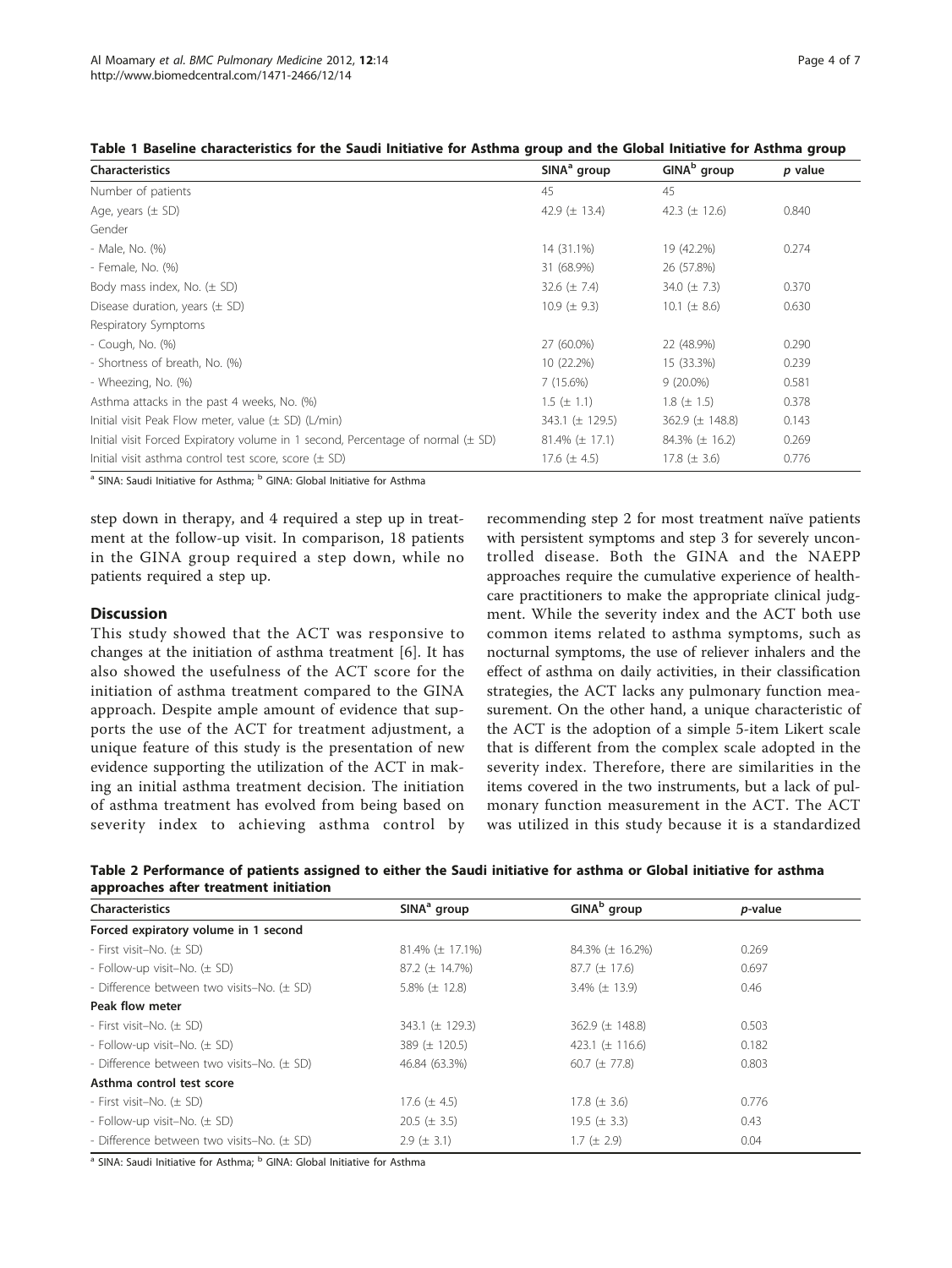<span id="page-4-0"></span>

objective tool that avoids the variability in the practitioner's experience and qualifications. It has also been utilized by both the SINA and the GINA and validated in the Arabic language [[10,13](#page-5-0)]. Due to the lack of any other validated gold-standard tool for asthma treatment initiation, the GINA approach was included in the study protocol as a benchmark. Moreover, the GINA has received increasing global acceptance as a guideline for asthma management.

Utilizing the initial ACT score to determine the appropriate treatment in this study has led to an improvement of 2.9 units, better than the 1.7 unit improvement observed when treatment was determined by physician judgment based on the GINA approach  $(p)$  $= 0.04$ ). Though the improvement in  $FEV<sub>1</sub>$  was better in the patients who followed the SINA approach, this difference did not reach statistical significance. This lack of statistical significance could be related to an inadequate sample size to assess a positive response of this outcome. The conflicting results obtained regarding the improvement in PEF in the GINA group may be related to the poor correlation of PEF with the ACT and pulmonary function when used to assess asthma control [[19](#page-5-0),[20\]](#page-5-0). An interesting study from Greece utilized the ACT to assess disease control after treatment initiation in naïve patients, showed an average response of 1.73 units, which is similar to the response we observed in the group that used the GINA standards [[21](#page-5-0)]. The uncontrolled asthma status present in the previous study based on initial ACT was found to be statistically correlated with a higher fractional exhaled nitric oxide (FeNO) and positively correlated with pre-bronchodilator  $FEV<sub>1</sub>$ . Moreover, the change in the ACT between the two visits was significantly correlated with the change in the  $FEV_1$  and FeNO in that study [\[22\]](#page-5-0). The scanty data regarding the correlation of the ACT with different parameters at the initiation of treatment are supported by studies regarding the utilization of the ACT to assess asthma control. Recent studies have also shown that a score of less than 19 on the ACT has a 66% sensitivity in detecting uncontrolled asthma and serves as an objective measure of control that correlates well with the GINA [\[22](#page-5-0)-[24\]](#page-5-0). Another study from Hong Kong showed that an ACT score  $\leq 20$  correlated better with treatment decision than PEF and FeNO. Their finding revealed a sensitivity of 70.5% and specificity of 76.0% [[20\]](#page-5-0). Although  $FEV<sub>1</sub>$  is the main objective physiological measurement of asthma control, the ACT was also found to correlate well with lung function and inflammation [[20,25](#page-5-0)]. Moreover, the ACT was found to be a useful tool for detecting poorly controlled asthma to optimize asthma control [[26\]](#page-6-0). These studies have shown that the ACT was at least equivalent to pulmonary function or FeNO in assessing asthma control or making a treatment adjustment. This has a practical implication for treatment adjustment due to the unavailability of spirometry or FeNO in primary care settings, especially in developing countries.

We observed a non-significant trend toward achieving control upon follow-up when the ACT was utilized to determine a treatment plan. Nevertheless, the SINA group patients showed significant stability in treatment plan upon follow-up when compared to the GINA group patients (73.3% vs. 60%). This was supported by the fact that 40% of those treated with the GINA approach required a step down in treatment upon follow-up, compared to 17.8% of those who treated with the SINA approach. Commencing treatment with the appropriate dose would enhance compliance and minimize the side effects of medications. On the other hand, 8.9% of the patients who followed the SINA required a step-up in treatment compared to none in the GINA group, a finding that may indicate an inadequate initial treatment.

Finally, it is worth mentioning a few limitations and concerns related to this study. The utilization of the ACT as an objective measure for initiating asthma therapy is independent of the practitioners' clinical judgment. In contrast, the knowledge of those practitioners who utilized the GINA approach in this study may have been augmented by the pre-study workshop, possibly contaminating the results in that group. This issue was discussed during the preparation of the study protocol, and the authors felt that it was inappropriate to deny the practitioners' placement in the GINA arm due to ethical considerations. In day-to-day practice, most practitioners have variability in their knowledge and experience and may not have the opportunity for dedicated education sessions. Therefore, it is an area for future research to challenge our findings in general practice. Another limitation was the use of set ACT score limits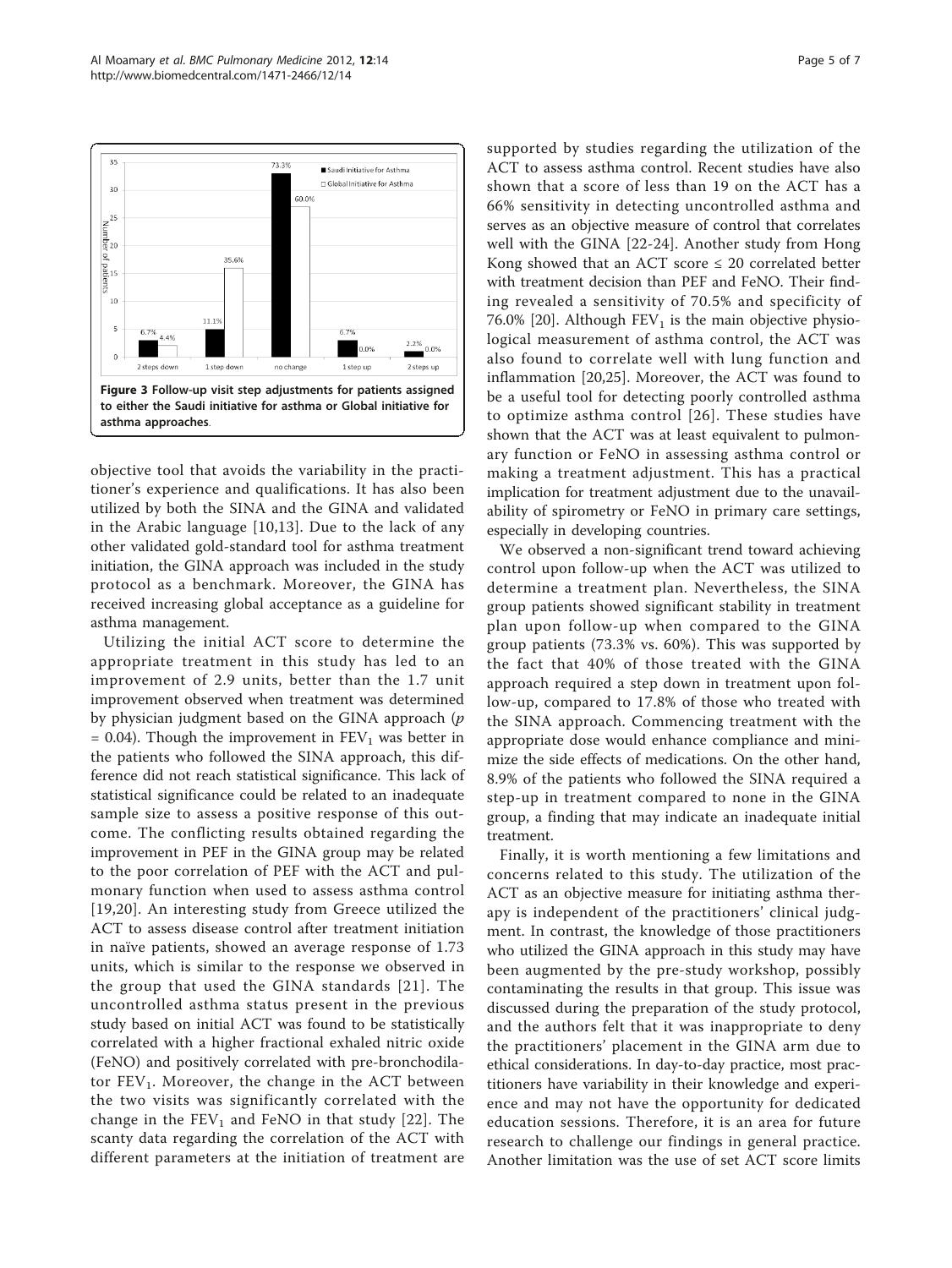<span id="page-5-0"></span>of 16 and 19 for decisions regarding the appropriate initial treatment step. Due to the lack of evidence identifying ACT reference scores for treatment initiation, these numbers were extrapolated from studies that assessed asthma control to make decisions about treatment adjustment and maintenance. Defining the ACT categories that determine initial treatment is another area that needs to be challenged to support its suitability [25,[27\]](#page-6-0).

# Conclusions

We believe that despite the aforementioned limitations and concerns, this study can be considered a pilot project that showed the ACT to be responsive to change at treatment initiation and showed usefulness for the initiation of asthma treatment compared to the GINA approach.

# Support

This study was supported by a grant from the King Abdullah International Center for Medical Research.

#### Abbreviations

ACT: Asthma control test; SINA: Saudi Initiative for Asthma; GINA: Global Initiative for Asthma; NAEPP: National Asthma Education and Prevention Program; PEF: Peak expiratory flow; FEV<sub>1</sub>: Forced expiratory volumes in one second; FeNO: Fractional exhaled nitric oxide.

#### Acknowledgements

The authors would like to thank the King Abdullah International Center for Medical Research for their assistance in the final editing of the manuscript. We would like also to thank GSK-Saudi Arabia for having ACT available in Arabic.

#### Author details

<sup>1</sup>College of Medicine, King Saud bin Abdulaziz University for Health Sciences, P.O. Box 84252, Riyadh 11671, Saudi Arabia. <sup>2</sup> Faculty of Medicine, American University of Beirut, Beirut, Lebanon.

#### Authors' contributions

MSAM: primary author, study design, analysis, and writing of the manuscript. MOAG: study design, data collection, and writing of the manuscript. AGAK: data collection, approvals, and writing of the manuscript. HMT: study design, randomization, data analysis and manuscript writing. All authors read and approved the final manuscript.

#### Competing interests

The authors declare that they have no competing interests.

Received: 6 January 2012 Accepted: 26 March 2012 Published: 26 March 2012

#### References

- Bateman ED, Hurd SS, Barnes PJ, Bousquet J, Drazen JM, FitzGerald M, Gibson P, Ohta K, O'Byrne P, Pedersen SE, Pizzichini E, Sullivan SD, Wenzel SE, Zar HJ: [Global strategy for asthma management and](http://www.ncbi.nlm.nih.gov/pubmed/18166595?dopt=Abstract) [prevention: GINA executive summary.](http://www.ncbi.nlm.nih.gov/pubmed/18166595?dopt=Abstract) Eur Respir J 2008, 31:143-178.
- 2. Koshak E: [Classification of asthma according to revised 2006 GINA:](http://www.ncbi.nlm.nih.gov/pubmed/19727344?dopt=Abstract) [evaluation from severity to control.](http://www.ncbi.nlm.nih.gov/pubmed/19727344?dopt=Abstract) Ann Thorac Med 2007, 2:45-46.
- 3. Humbert M, Holgate S, Boulet LP, Bousquet J: [Asthma control or severity:](http://www.ncbi.nlm.nih.gov/pubmed/17298415?dopt=Abstract) [that is the question.](http://www.ncbi.nlm.nih.gov/pubmed/17298415?dopt=Abstract) Allergy 2007, 62:95-101.
- 4. Wechsler ME: [Managing asthma in primary care: putting new guideline](http://www.ncbi.nlm.nih.gov/pubmed/19648388?dopt=Abstract) [recommendations into context.](http://www.ncbi.nlm.nih.gov/pubmed/19648388?dopt=Abstract) Mayo Clin Proc 2009, 84:707-717.
- 5. Moore W: [Update in Asthma 2008.](http://www.ncbi.nlm.nih.gov/pubmed/19423720?dopt=Abstract) Am J Respir Crit Care Med 2009. 179:869-874.
- 6. National Heart Lung and Blood Institute: National Asthma Education and Prevention Program Expert Panel Report 3: Guidelines for the Diagnosis and Management of Asthma. Bethesda, MD: National Institutes of Health;, NIH Publication 08-4051.[http://www.nhlbi.nih.gov/guidelines/asthma/ asthgdln.htm]. Accessed June 19, 2011.
- 7. Nathan RA, Sorkness CA, Kosinski M, Schatz M, Li J, Marcus P, Murray J, Pendergraft T: [Development of the asthma control test: a survey for](http://www.ncbi.nlm.nih.gov/pubmed/14713908?dopt=Abstract) [assessing asthma control.](http://www.ncbi.nlm.nih.gov/pubmed/14713908?dopt=Abstract) J Allergy Clin Immunol 2004, 113:59-65.
- 8. Halbert RJ, Tinkelman DG, Globe DR, Lin SL: [Measuring asthma control is](http://www.ncbi.nlm.nih.gov/pubmed/19728201?dopt=Abstract) [the first step to patient management: a literature review.](http://www.ncbi.nlm.nih.gov/pubmed/19728201?dopt=Abstract) J Asthma 2009, 46:659-664.
- 9. Alanezi M, Al-Jahdali HH, Al-Hajjaj MS, Zeitoni MO, Al-Tasan TH: [Levels of](http://www.ncbi.nlm.nih.gov/pubmed/19370285?dopt=Abstract) [acceptance of asthma control test questionnaire among Saudi patients](http://www.ncbi.nlm.nih.gov/pubmed/19370285?dopt=Abstract) [attending 5 tertiary care hospitals in Saudi Arabia.](http://www.ncbi.nlm.nih.gov/pubmed/19370285?dopt=Abstract) Saudi Med J 2009, 30:546-549.
- 10. Al-Jahdali HH, Al-Hajjaj MS, Alanezi MO, Zeitoni MO, Al-Tasan TH: [Asthma](http://www.ncbi.nlm.nih.gov/pubmed/18454220?dopt=Abstract) [control assessment using Asthma control test among patients attending](http://www.ncbi.nlm.nih.gov/pubmed/18454220?dopt=Abstract) [5 tertiary care hospitals in Saudi Arabia.](http://www.ncbi.nlm.nih.gov/pubmed/18454220?dopt=Abstract) Saudi Med J 2008, 29:714-717.
- 11. Schatz M, Sorkness CA, Li JT, Marcus P, Murray J, Nathan RA, Kosinski M, Pendergraft T, Jhingran P: [Asthma control test: reliability, validity, and](http://www.ncbi.nlm.nih.gov/pubmed/16522452?dopt=Abstract) [responsiveness in patients not previously followed by asthma specialists.](http://www.ncbi.nlm.nih.gov/pubmed/16522452?dopt=Abstract) J Allergy Clin Immunol 2006, 117:549-556.
- 12. Bateman ED, Boushey HA, Bousquet J, Busse W, Clark T, Pauwels R, Pedersen S: [Can guideline-defined asthma control be achieved? the](http://www.ncbi.nlm.nih.gov/pubmed/15256389?dopt=Abstract) [gaining optimal asthma control study.](http://www.ncbi.nlm.nih.gov/pubmed/15256389?dopt=Abstract) Am J Respir Crit Care Med 2004, 170:836-844.
- 13. Lababidi H, Hijaoui A, Zarzour M: [Validation of the Arabic version of the](http://www.ncbi.nlm.nih.gov/pubmed/19561904?dopt=Abstract) [asthma control test.](http://www.ncbi.nlm.nih.gov/pubmed/19561904?dopt=Abstract) Ann Thorac Med 2008, 3:44-47.
- 14. Schwats M, Kosinski M, Yarlas AS, Hanlon J, Watson ME, Jhingran P: [The](http://www.ncbi.nlm.nih.gov/pubmed/19767070?dopt=Abstract) [minimally important difference of the asthma control test.](http://www.ncbi.nlm.nih.gov/pubmed/19767070?dopt=Abstract) J Allergy Clin Immunol 2009, 124:719-723.
- 15. Quanjer PH, Lebowitz MD, Gregg I, Miller MR, Pedersen OF: [Peak expiratory](http://www.ncbi.nlm.nih.gov/pubmed/9098701?dopt=Abstract) [flow: conclusions and recommendations of a working party of the](http://www.ncbi.nlm.nih.gov/pubmed/9098701?dopt=Abstract) [european respiratory society.](http://www.ncbi.nlm.nih.gov/pubmed/9098701?dopt=Abstract) Eur Respir J Suppl 1997, 24:2S-8S.
- 16. American Thoracic Society: [Standardization of Spirometry, 1994 Update.](http://www.ncbi.nlm.nih.gov/pubmed/7663792?dopt=Abstract) Am J Respir Crit Care Med 1995, 152:1107-1136.
- 17. Alanezi M, Al-Jahdali HH, Al-Hajjaj MS, Zeitoni MO, Al-Tasan TH: [Levels of](http://www.ncbi.nlm.nih.gov/pubmed/19370285?dopt=Abstract) [acceptance of asthma control test questionnaire among Saudi patients](http://www.ncbi.nlm.nih.gov/pubmed/19370285?dopt=Abstract) [attending 5 tertiary care hospitals in Saudi Arabia.](http://www.ncbi.nlm.nih.gov/pubmed/19370285?dopt=Abstract) Saudi Med J 2009, 30:546-549.
- 18. Asthma control test website: **Arabic ACT.**[\[http://www.asthmacontroltest.](http://www.asthmacontroltest.com/countries/saudiarabia/frames.htm) [com/countries/saudiarabia/frames.htm\]](http://www.asthmacontroltest.com/countries/saudiarabia/frames.htm), Accessed on 3 July 2011.
- 19. Ko FW, Leung TF, Hui DS, Chu HY, Wong GW, Wong E, Tung AH, Lai CK: [Asthma control test correlates well with the treatment decisions made](http://www.ncbi.nlm.nih.gov/pubmed/19383110?dopt=Abstract) [by asthma specialists.](http://www.ncbi.nlm.nih.gov/pubmed/19383110?dopt=Abstract) Respirology 2009, 14:559-566.
- 20. Shirai T, Furuhashi K, Suda T, Chida K; [Relationship of the asthma control](http://www.ncbi.nlm.nih.gov/pubmed/19119704?dopt=Abstract) [test with pulmonary function and exhaled nitric oxide.](http://www.ncbi.nlm.nih.gov/pubmed/19119704?dopt=Abstract) Ann Allergy Asthma Immunol 2008, 101:608-613.
- 21. Papakosta D, Latsios D, Manika K, Porpodis K, Kontakioti E, Gioulekas D: [Asthma control test is correlated to fev\(1\) and nitric oxide in Greek](http://www.ncbi.nlm.nih.gov/pubmed/21923284?dopt=Abstract) [asthmatic patients: influence of treatment.](http://www.ncbi.nlm.nih.gov/pubmed/21923284?dopt=Abstract) J Asthma 2011, 48:901-906.
- 22. Miedinger D, Neukomm E, Chhajed PN, Schnyder A, Naef M, Ackermann M, Leuppi JD: [The use of the asthma control test in general practice and its](http://www.ncbi.nlm.nih.gov/pubmed/21988667?dopt=Abstract) [correlation with asthma control according to the GINA guidelines.](http://www.ncbi.nlm.nih.gov/pubmed/21988667?dopt=Abstract) Curr Med Res Opin 2011, 27:2301-2308.
- 23. Koolen BB, Pijnenburg MW, Brackel HJ, Landstra AM, van den Berg NJ, Merkus PJ, Hop WC, Vaessen-Verberne AA: [Comparing global initiative for](http://www.ncbi.nlm.nih.gov/pubmed/21406508?dopt=Abstract) [asthma \(GINA\) criteria with the childhood asthma control test \(C-ACT\)](http://www.ncbi.nlm.nih.gov/pubmed/21406508?dopt=Abstract) [and asthma control test \(ACT\).](http://www.ncbi.nlm.nih.gov/pubmed/21406508?dopt=Abstract) Eur Respir J 2011, 38:561-566.
- 24. Thomas M, Kay S, Pike J, Williams A, Rosenzweig JR, Hillyer EV, Price D: [The](http://www.ncbi.nlm.nih.gov/pubmed/19240948?dopt=Abstract) [asthma control test \(ACT\) as a predictor of GINA guideline-defined](http://www.ncbi.nlm.nih.gov/pubmed/19240948?dopt=Abstract) [asthma control: analysis of a multinational cross-sectional survey.](http://www.ncbi.nlm.nih.gov/pubmed/19240948?dopt=Abstract) Prim Care Respir J 2009, 18:41-49.
- 25. Lai CK, Ko FW, Bhome A, DE Guia TS, Wong GW, Zainudin BM, Nang AN, Boonsawat W, Cho SH, Gunasekera KD, Hong JG, Hsu JY, Viet NN, Yunus F, Mukhopadhyay A: [Relationship between asthma control status, the](http://www.ncbi.nlm.nih.gov/pubmed/21362102?dopt=Abstract) asthma control test™ [and urgent health-care utilization in Asia.](http://www.ncbi.nlm.nih.gov/pubmed/21362102?dopt=Abstract) Respirology 2011, 16:688-697.